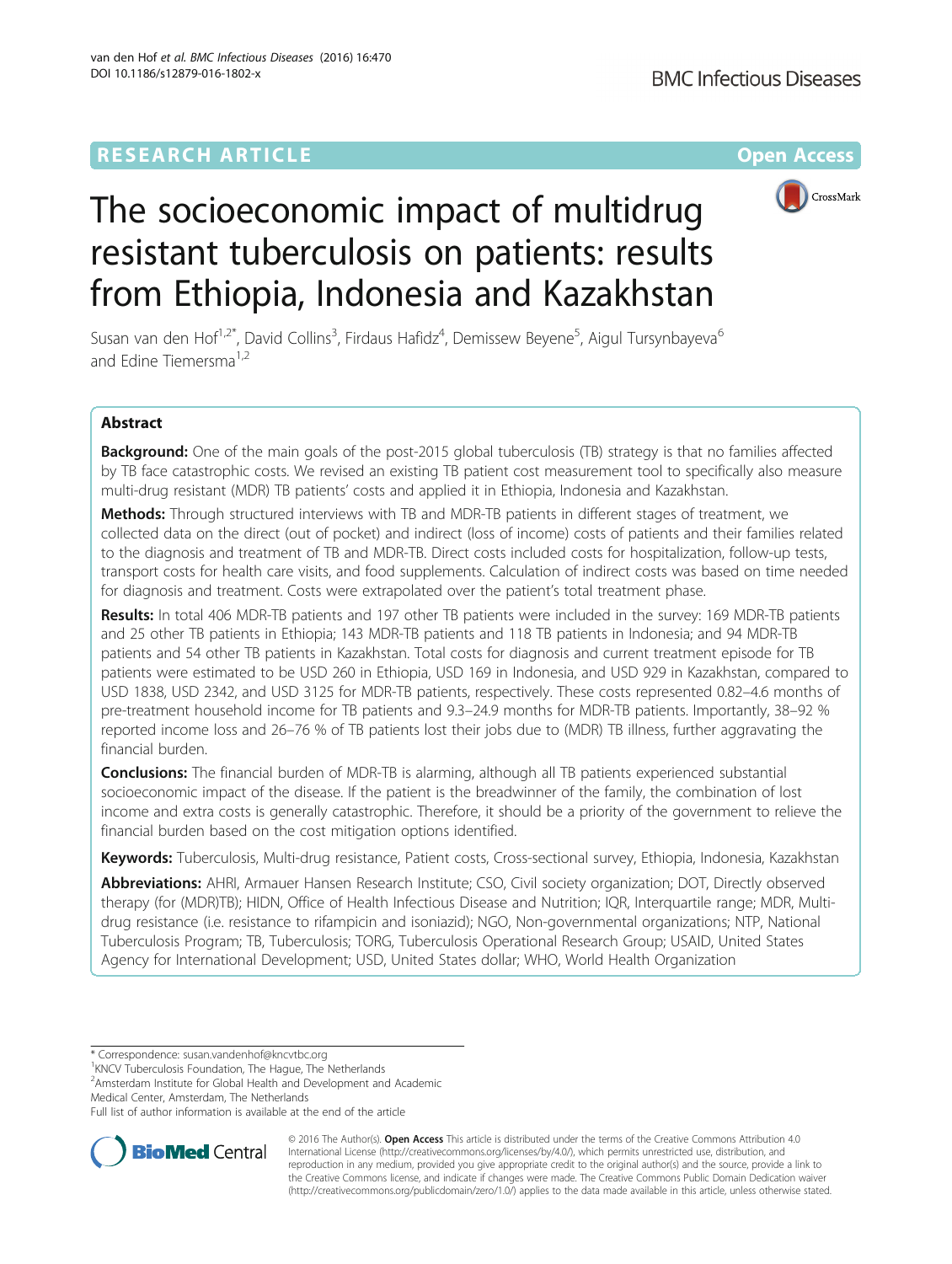## Background

One of the main goals of the post-2015 global tuberculosis (TB) strategy is that no families affected by TB face catastrophic costs [\[1\]](#page-12-0). There is no universal definition of catastrophic costs and a threshold for TB-related catastrophic costs still needs to be defined [[2](#page-12-0)]. Although drugs for TB treatment are free in most high TB-burden countries, TB patients face costs due to charges for related health services, costs for transport, accommodation, nutrition and suffer lost income. A recent systematic review showed that the financial burden of both diagnosis and treatment was high and varied widely across settings, the total costs amounting to 58 % (range 5–306 %) of annual patient income [[2](#page-12-0)]. These costs are expected to be higher for patients with multidrug resistant (MDR) TB than for other TB patients given the three to four times' longer treatment period. Although there is a paucity of data, the data at hand indicate that, during treatment, patients with MDR-TB face 5–20 times higher costs than patients with drugsusceptible TB, due to relocation costs and longer prediagnosis and treatment periods involving more visits and procedures and inability to work [[3, 4\]](#page-12-0). Patients who cannot afford to start or continue treatment will suffer from more extensive morbidity [\[5](#page-12-0)]. This may result in higher health system costs, and is likely to result in continued transmission [\[6](#page-12-0)].

Policy makers need to understand patient costs to assess how many families face catastrophic costs, to identify the main cost components in TB diagnosis and treatment that lead to catastrophic costs, to develop mitigation policies and to identify and tackle bottlenecks in access to and continuation of TB and MDR-TB treatment. Thus, measurement of financial burden and the main cost drivers for TB and MDR-TB diagnosis and treatment is needed. We conducted such a survey in three different settings; in Ethiopia, Indonesia, and Kazakhstan. We adapted a previously developed tool to estimate TB patients' costs that has been implemented in several countries. That work had a positive impact resulting in improvements in access, nutrition support, adoption of a shorter treatment regimes, and the inclusion of TB services under insurance [[7](#page-12-0)–[9](#page-12-0)]. However, this tool was not meant to include both TB and MDR-TB patients and compare costs between both patient groups. The tool was, therefore, adapted for inclusion of MDR-TB patients' costs to determine the main cost drivers for TB and MDR-TB diagnosis and treatment. The results observed in the three study countries were presented and discussed in in-country workshops for policy makers, focusing on ways to relieve the financial burden of diagnosis and treatment for TB and MDR-TB patients. The results from the surveys in Ethiopia, Indonesia, and Kazakhstan are described here together with identified mitigation strategies.

# **Methods**

### Study design

We conducted a cross-sectional survey in six public hospitals (and their satellite clinics) providing TB and MDR-TB (from now on referred to as (MDR)TB) services in Ethiopia, Indonesia, and Kazakhstan. These three countries were selected purposefully as to have representation from three different settings: one in Africa, one in South-Asia and one in Central Asia. Details on methods and results per country are available in the individual country reports and a summary report [[10](#page-12-0)–[13\]](#page-12-0).

The (MDR)TB patients were interviewed once, at the health facility. In Ethiopia patients were interviewed at all three MDR-TB hospitals (St. Peters and ALERT in Addis Ababa and University of Gondar Hospital in Gondar). In Indonesia patients were interviewed at two MDR-TB referral hospitals on Java Island (Persahabatan hospital in Jakarta and Dr Moewardi hospital in Solo) and five satellite sites. In Kazakhstan patients were interviewed at one MDR-TB hospital caring for MDR-TB patients from Akmola oblast and its satellite sites providing directly observed therapy (DOT) for (MDR)TB patients in Kokshetau city.

The previous version of the questionnaire [[7](#page-12-0)] was used as the basis for a new generic questionnaire. It was shortened to exclude questions not informative with respect to TB costs (on delays in health seeking behavior, on additional costs for other illnesses, and on impact of disease on social life). Included were some questions expected to be applicable mostly for MDR-TB patients; on adverse effects of treatment and related costs, relocation costs, and on receiving incentives and enablers (e.g. transport or food vouchers).

We did not aim to collect longitudinal data of patients covering the full pathway of diagnosis and treatment, since this would make data collection a lengthy and complicated undertaking when done prospectively. Retrospective data collection over a prolonged period of time would yield unreliable results [[9\]](#page-12-0), especially for MDR-TB patients, probably leading to underestimation of costs. To get insight in costs of the different phases of diagnosis and treatment of (MDR) TB, we included patients in different phases of treatment.

#### Study population

We categorized and selected patients from five groups of TB and MDR-TB patients, representing different phases of diagnosis and treatment:

1. TB patients who completed at least 1 month of treatment and were within last month of the intensive phase of drug-susceptible TB treatment;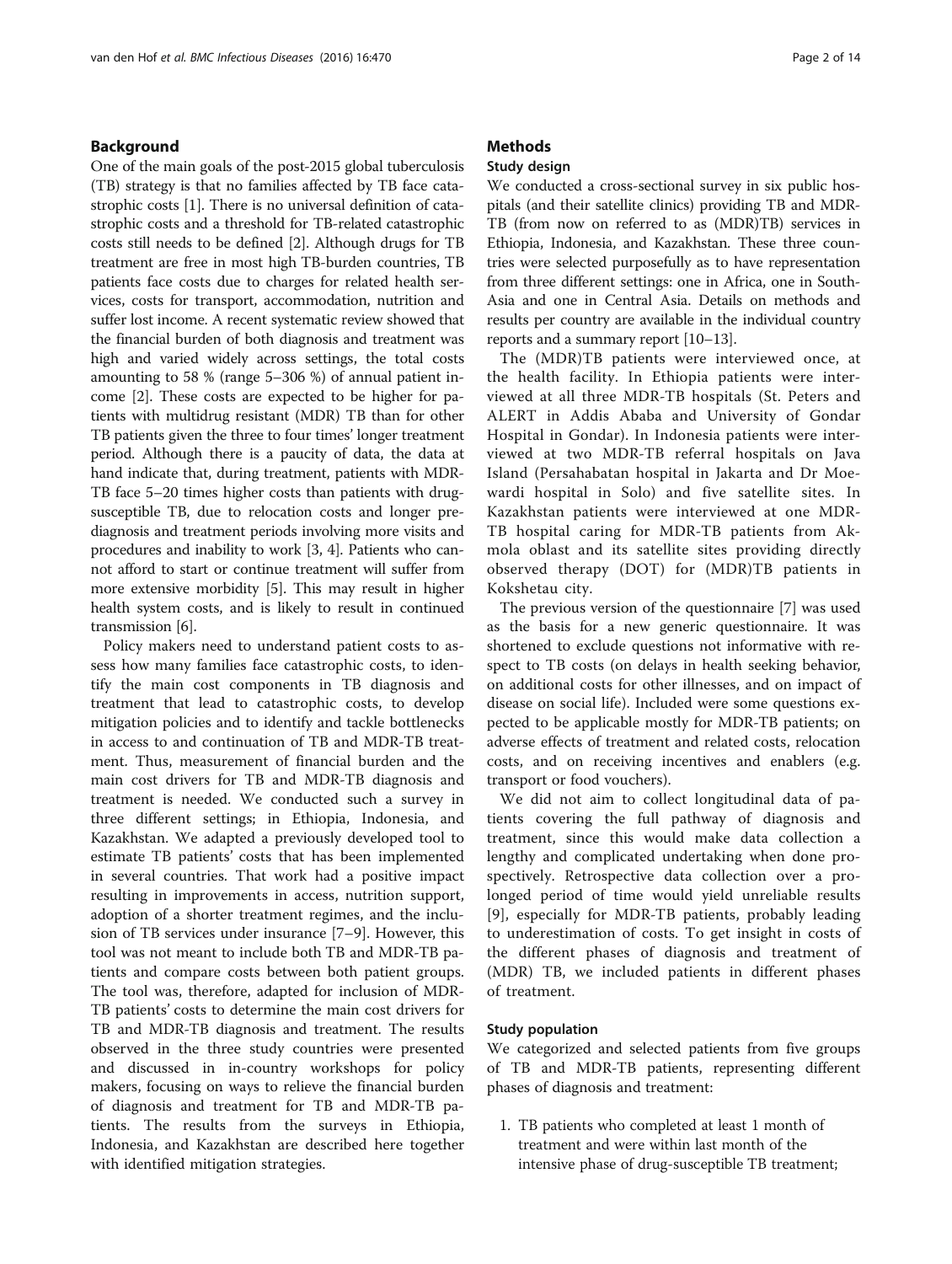- 2. TB patients who started at least 3 months previously with the continuation phase of drug-susceptible TB treatment;
- 3. Patients diagnosed with MDR-TB within the month before the interview;
- 4. MDR-TB patients who started at least 3 months previously with the intensive phase of MDR-TB treatment;
- 5. MDR-TB patients who started at least 3 months previously with the continuation phase of MDR-TB treatment.

We excluded patients not consenting to the study, those not able to answer the questions in the interview, and those younger than 21 years of age since most of those below the age of 21 are not economically independent and still mainly live on their parent's earnings. Also, we excluded patients who died or transferred out while on treatment because of logistic difficulties of reaching them or family members for reliable information. In Indonesia, bedridden patients were also excluded as these could not be interviewed in a private environment. In Kazakhstan, two additional exclusion criteria were applied: 1. patients diagnosed by Xpert MTB/RIF were excluded as this diagnostic tool only very recently had been introduced and only small numbers of patients had been diagnosed with it, and 2. patients who receive home-based care, as they are a small group with very distinct costs compared to other patients.

#### Sampling

We aimed to include 50 patients per group in each of the three countries. We applied consecutive sampling, inviting all patients coming to the included health facilities to participate in the study until the target sample size was reached or until the end of the study period, whichever came first.

#### Data collection

Structured interviews were conducted by trained interviewers with (MDR)TB patients in different stages of treatment. Eligible patients were invited to participate in the interview by the doctor or nurse they were seeing during their scheduled visit to the health care facility. After this visit, those patients wishing to participate in the study were sent to a separate room where they were interviewed by the study staff, i.e. not involved in the patients' care. Before the start of the interview, written informed consent was obtained. Through a structured questionnaire we collected data on costs related to the diagnosis and treatment of (MDR)TB patients, as well as background information of the patients (age, sex, treatment type and phase, socioeconomic status, ethnicity and distance to health facilities). To minimize recall bias [\[9](#page-12-0)], we restricted collection

of most cost data to the last 3 months; but major coping costs were not restricted to this period.

In each country, the structured questionnaire was translated from English to the local language, adapted to the local context for some questions (e.g. insurance types, type of health care facility, reimbursement schemes), and translated back into English by another individual to check for translation and interpretation errors. The questionnaire was pretested to check for clarity on 3–5 patients per country before it was finalized. Face-to-face interviews were conducted in March 2013 (Ethiopia), February-March 2013 (Indonesia), and September-October 2012 (Kazakhstan) at the selected health care facilities. The questionnaire included crosschecks and the interviewers were trained to doublecheck unusually high costs when reported by the patients. Data on costs were collected in the local currency.

#### Data analysis

For each country, data were entered in a separate predesigned data entry file (Microsoft Excel for Ethiopia; Epi-Data [\(www.epidata.dk](http://www.epidata.dk)) for Indonesia and Kazakhstan) and analyzed (Microsoft Excel for Ethiopia; STATA/SE 11.1 for Windows (Stata Corp., College Station, Texas, USA) for Indonesia, SPSS v20 IBM, New York, USA) for Kazakhstan).

We calculated costs of getting a (MDR)TB diagnosis, costs of treatment (in the intensive and continuation phase of (MDR)TB treatment) and financial values involved in coping as explained below and summarized in Table [1](#page-3-0).

## Costs for (MDR) TB diagnosis

Costs were obtained per diagnostic visit. Direct costs included all out-of-pocket payments that the patient had to make, such as paying administration fees, paying for laboratory tests, X-ray, and drugs, for food and accommodation, and for transportation to and from the hospital. Direct costs were summed up per cost item over all visits, after which the sums of the cost items were summed up in a total of direct costs per patient. Indirect costs (loss of income) were calculated by multiplying the total number of minutes spent on diagnostic visits with the patient's income per minute before diagnosis of TB.

#### Costs for (MDR) TB treatment

Cost items for (MDR) TB treatment included costs made because of taking or picking up drugs at the clinic, costs for follow-up tests, supplements, hospitalization, and treatment of adverse events. Costs for taking or picking up drugs were reported for a typical visit to take or pick up drugs. To get the total costs per month, individual cost items per visit were summed up and the total costs per month were calculated by multiplying these costs with the number of times per week that drugs were taken/picked up and the number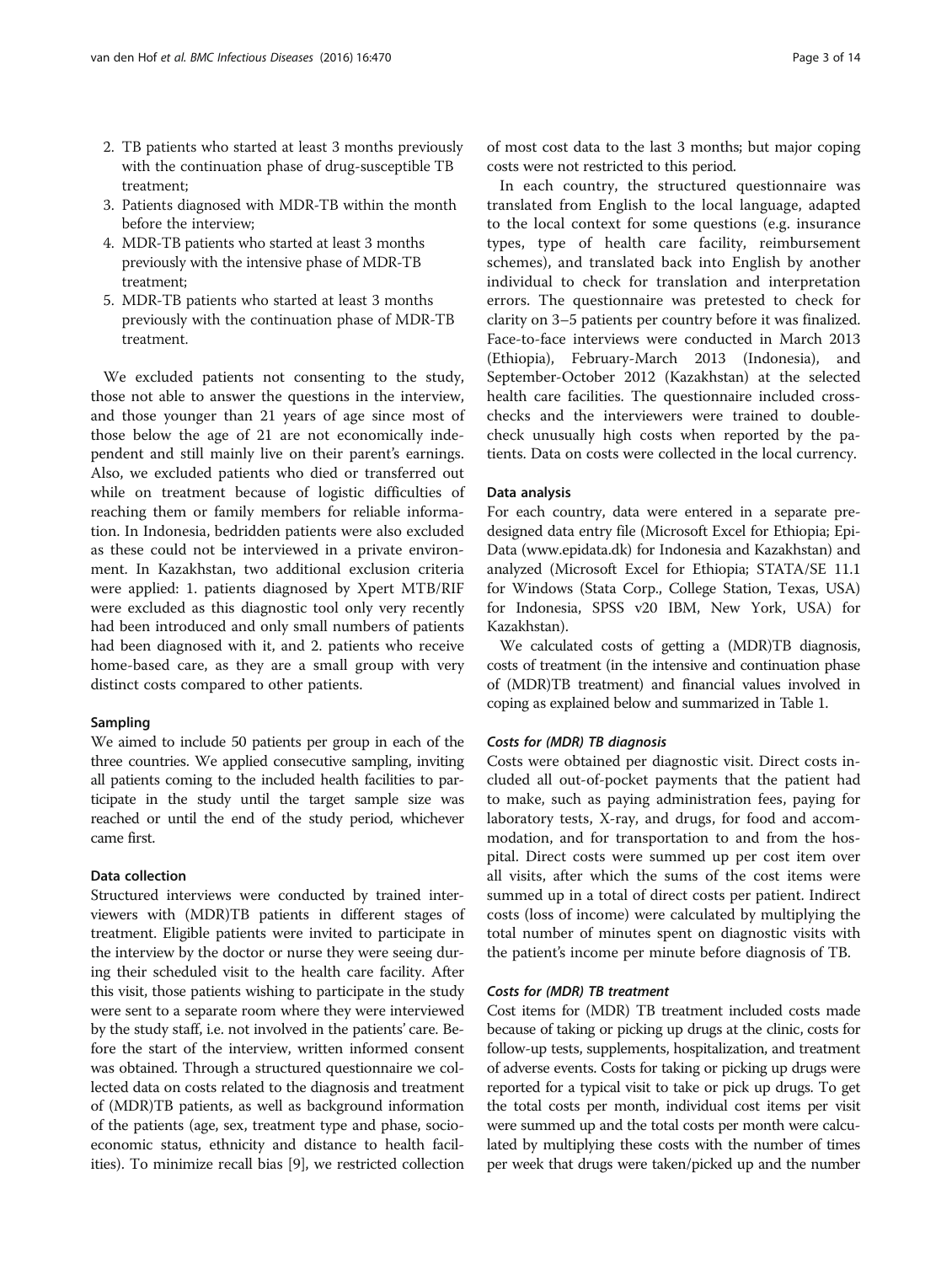| Type of cost                                                  | Elements included in cost type                                                                                                                                                               | Methods used to calculate costs                                                                                                                 |
|---------------------------------------------------------------|----------------------------------------------------------------------------------------------------------------------------------------------------------------------------------------------|-------------------------------------------------------------------------------------------------------------------------------------------------|
| Diagnostic (for those in intensive<br>phase)                  | Food, travel, accommodation, medical costs,                                                                                                                                                  | Summed direct and indirect costs of visits                                                                                                      |
|                                                               | and loss of income during visits                                                                                                                                                             | Indirect costs (income loss) as calculated from total<br>time spent x income/time                                                               |
| Treatment (excluding for those<br>just diagnosed with MDR-TB) | DOT and drug collection visits, follow-up tests, food,<br>travel, treatment of adverse events <sup>a</sup> , supplements <sup>b</sup> ,<br>hospitalization <sup>c</sup> , and loss of income | Summed direct and indirect costs, multiplied by<br>number visits/week, weeks/ month, and internationally<br>defined duration of treatment phase |
|                                                               |                                                                                                                                                                                              | Indirect costs (income loss) for DOT as calculated from<br>total time spent x income/time                                                       |
| Other Costs                                                   | Direct and indirect costs of accompanying<br>persons/attendants                                                                                                                              | Summed costs related to diagnosis or treatment visits                                                                                           |
| Coping strategies                                             | Amount borrowed, assets sold                                                                                                                                                                 | Summed costs                                                                                                                                    |

<span id="page-3-0"></span>Table 1 Methods used to estimate different types of costs for TB diagnosis and treatment

<sup>a</sup> Assuming that all costs for these elements had been made before the time of the interview (hence, costs were not extrapolated to the treatment phase) b<br>Summed direct costs over last month x internationally defined duration of treatment phase<br>Superioria and indepensive costs reported up until time of intensiew. For Kazakhstan, summer

<sup>c</sup>In Ethiopia and Indonesia: costs reported up until time of interview. For Kazakhstan, summed direct costs over last month x internationally defined duration of treatment phase; summed indirect costs (income loss) for hospitalization as calculated based on internationally defined duration of intensive phase x income/time

of weeks per month (4.3). Indirect costs were calculated by multiplying the turn-around-time in minutes for a typical visit with the number of times per week that drugs were taken/picked up, the patients' income per minute, and 4.3 weeks per month. These monthly costs were subsequently extrapolated over the complete treatment phase using the internationally defined durations of the different treatment phases: 2 months of intensive phase and 4 months of continuation phase for new TB patients, 3 and 5 months for retreatment patients and 8 and 12 months for MDR-TB patients [[14](#page-12-0), [15\]](#page-12-0). If patient had been longer in their treatment phase at the time of the interview, we assumed they were in the last month of the respective phase during the interview. The main outcomes therefore were total costs incurred by the patient during the phase (intensive or continuation) of treatment they were in.

Costs for follow-up tests were reported from the start of TB treatment till the interview. Since it was assumed that in a typical TB treatment phase, only one or two followup tests would be needed, no extrapolation was applied to obtain the costs per treatment phase for patients being treated with TB regimens. To calculate the costs per treatment phase for MDR TB patients, the total costs were multiplied by the internationally defined duration of the treatment phase of the patient, divided by the number of months that the patient had been in that treatment phase.

Costs for supplements were reported over the past month. To obtain the total cost per month, individual cost items were summed up and extrapolated to the total treatment phase. We considered adverse events needing treatment unlikely to occur and did not apply extrapolation of the costs reported to the complete treatment phase.

In Ethiopia and Indonesia most TB and MDR-TB patients are not hospitalized, unless cases are severe or experience serious side effects from treatment. In these two countries we therefore assumed that hospitalization did not occur after the interview and we did not extrapolate the costs of hospitalization to the complete treatment phase. In Kazakhstan however, most patients are hospitalized during the full intensive phase of treatment. As patients are not able to work when hospitalized, loss of income in Kazakhstan was calculated assuming hospitalization for the duration of the intensive phase.

#### Coping costs

Coping with the financial impact of TB treatment involves multiple strategies, such as borrowing money, asking for donations from family and friends, using savings, selling assets costs and cutting down other expenses. We asked patients for the financial impact of their disease on their family and the coping strategies used. Costs were defined as loss of household income after TB diagnosis (indirect costs), amounts borrowed, and market value of assets sold (both defined as direct costs). We did not extrapolate any of these costs since reduction in household income was reported as monthly reduction in income and it remained unknown when the income had changed. Besides, we assumed that borrowing money and selling assets were one-off actions.

Since the distributions of almost all costs were highly skewed towards higher values, we chose to present median values with 25th and 75th percentiles (also called the interquartile range (IQR)). The total financial value for coping strategies reported by the patient was calculated.

We converted all costs into US Dollar using the average daily midpoint exchange rate over the data collection period [\[16](#page-12-0)]. Over this period, the average exchange rates for 1 USD were 18.60 Ethiopian Birr, 9689.86 Indonesian Rupiah, and 148.35 Kazakh Tenge.

## Results

In total 197 TB patients and 406 MDR-TB patients participated in the three countries: 25 TB patients and 169 MDR-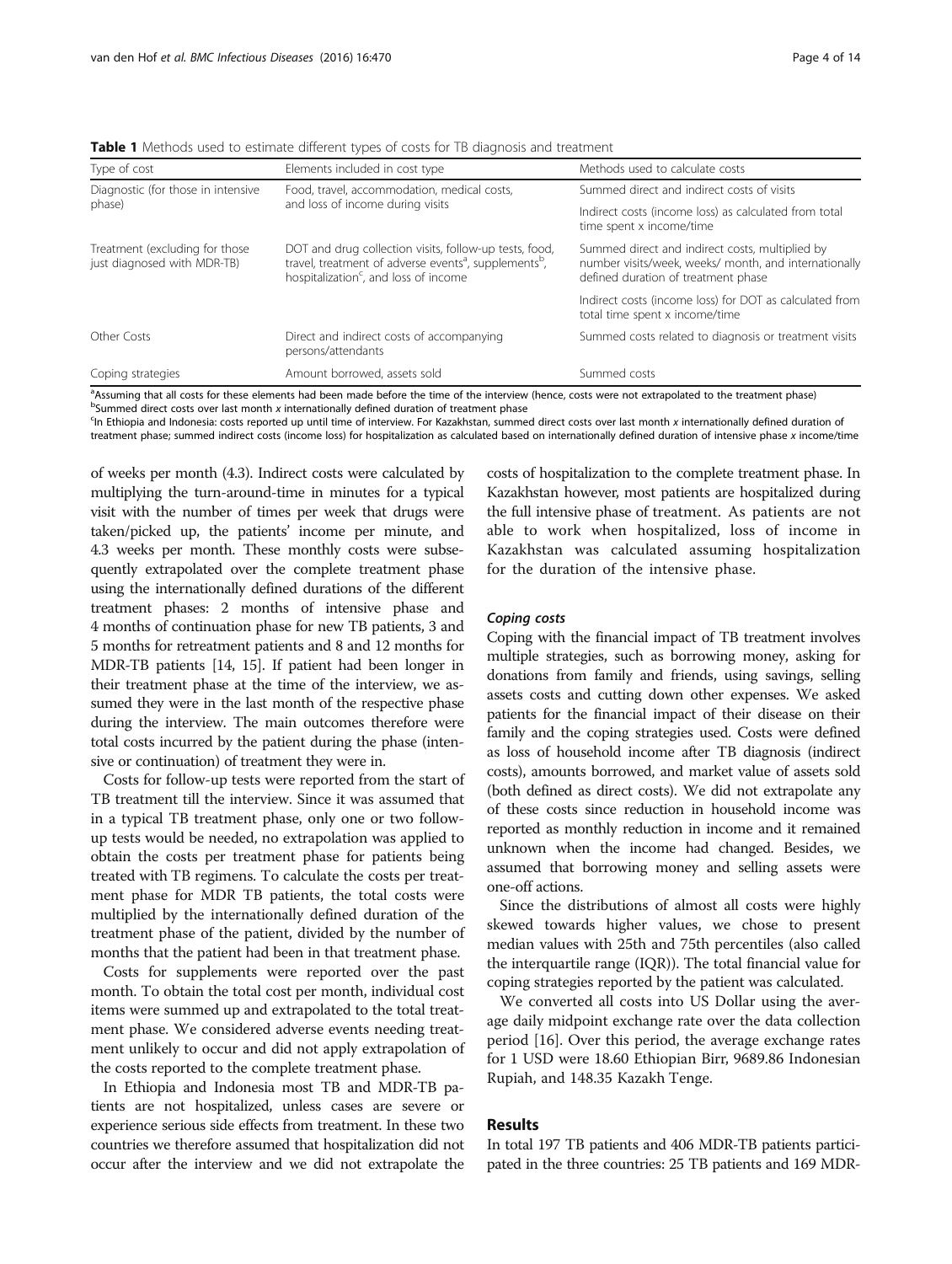TB patients in Ethiopia; 118 TB patients and 143 MDR-TB patients in Indonesia; plus 54 TB patients and 94 MDR-TB patients in Kazakhstan (Table 2). In Ethiopia, the time period allocated for data collection turned out to be too short and it was decided to focus on reaching the targets for the number of MDR-TB patients. In Kazakhstan, the number of eligible TB patients treated at the selected healthcare facilities was below 50 during the period of data collection. In all three countries, the majority of patients were pulmonary sputum smear positive patients.

The median (IQR) number of visits needed for a TB diagnosis was three (2–5) in Ethiopia, three (2–4) in Indonesia, and two (2–3) in Kazakhstan. For Ethiopia, the number of respondents on TB diagnosis was small, and four out of five were from Gondar with a large and remote catchment area. The median time spent per visit for those patients was 43 h for a total median time spent for diagnostic visits of 144 h. The median (IQR) total time in minutes needed for diagnostic visits was 355 (130–600) in Indonesia and 120 (78– 273) in Kazakhstan.

### TB illness related costs

The median costs (with IQR) for patients in the three countries are shown in Table [3.](#page-5-0) Costs are separated for diagnostic and treatment expenditure. Also, we show direct (out of pocket) and indirect (foregone income) costs separately. The median estimated total costs for diagnosis and treatment during the current TB treatment episode was USD 260 in Ethiopia, USD 169 in Indonesia, and USD 929 in Kazakhstan, respectively. The median estimated costs for MDR-TB patients were 7.1, 13.9 and 3.4 times higher: USD 1838 in Ethiopia, USD 2342 in Indonesia, and USD 3125 in Kazakhstan, respectively.

Treatment costs were much higher than diagnostic costs in all countries, both for TB and for MDR-TB patients, with median diagnostic costs ranging between USD 9 and USD 75 (Table [3](#page-5-0)). In Ethiopia and Indonesia but not in Kazakhstan, direct costs for treatment where higher than indirect costs related to treatment. In Kazakhstan, estimated indirect costs were high because of hospitalization in the intensive phase.

## Table 2 Patient characteristics

|                                                      | Ethiopia       | Indonesia |              |        | Kazakhstan     |        |
|------------------------------------------------------|----------------|-----------|--------------|--------|----------------|--------|
|                                                      | $\sqrt{n}$     | (% )      | $\sqrt{n}$   | (% )   | $\sqrt{n}$     | (% )   |
| Patient group                                        |                |           |              |        |                |        |
| Intensive phase of standard (re)treatment regimen    | 12             | (6.2)     | 62           | (23.8) | 41             | (27.3) |
| Continuation phase of standard (re)treatment regimen | 13             | (6.7)     | 56           | (21.5) | 13             | (8.7)  |
| Just diagnosed with MDR-TB                           | 21             | (10.8)    | 29           | (11.1) | $\overline{2}$ | (1.3)  |
| Intensive phase of MDR-TB treatment                  | 85             | (43.8)    | 55           | (21.1) | 62             | (41.3) |
| Continuation phase of MDR-TB treatment               | 63             | (32.5)    | 59           | (22.6) | 32             | (21.3) |
| Type of TB                                           |                |           |              |        |                |        |
| Pulmonary smear positive                             | 176            | (91.2)    | 166          | (63.6) | 121            | (80.7) |
| Pulmonary smear negative                             | $\overline{4}$ | (2.1)     | 72           | (27.6) | 27             | (18.0) |
| Extrapulmonary                                       | 13             | (6.7)     | 16           | (6.1)  | $\overline{2}$ | (1.3)  |
| No information                                       | $\mathbf{1}$   | (0.5)     | 7            | (2.7)  | 0              | (0.0)  |
| Gender                                               |                |           |              |        |                |        |
| Male                                                 | 107            | (55.2)    | 138          | (52.9) | 100            | (66.7) |
| Female                                               | 87             | (44.8)    | 120          | (46.0) | 50             | (33.3) |
| No information                                       |                |           | 3            | (1.2)  |                |        |
| Age (years)                                          |                |           |              |        |                |        |
| $21 - 29$                                            | 110            | (56.7)    | 62           | (23.8) | 47             | (31.3) |
| $30 - 39$                                            | 49             | (25.3)    | 71           | (27.2) | 43             | (28.7) |
| $40 - 49$                                            | 20             | (10.3)    | 66           | (25.3) | 42             | (28.0) |
| $50+$                                                | 15             | (7.7)     | 61           | (23.4) | 18             | (12.0) |
| No information                                       |                |           | $\mathbf{1}$ | (0.4)  |                |        |
| <b>HIV</b>                                           |                |           |              |        |                |        |
| Positive                                             | 41             | (21.1)    | 8            | (3.1)  | 0              | (0.0)  |
| Negative                                             | 146            | (75.3)    | 128          | (49.0) | 150            | (100)  |
| not tested/unknown                                   | 7              | (3.6)     | 125          | (47.9) | 0              | (0.0)  |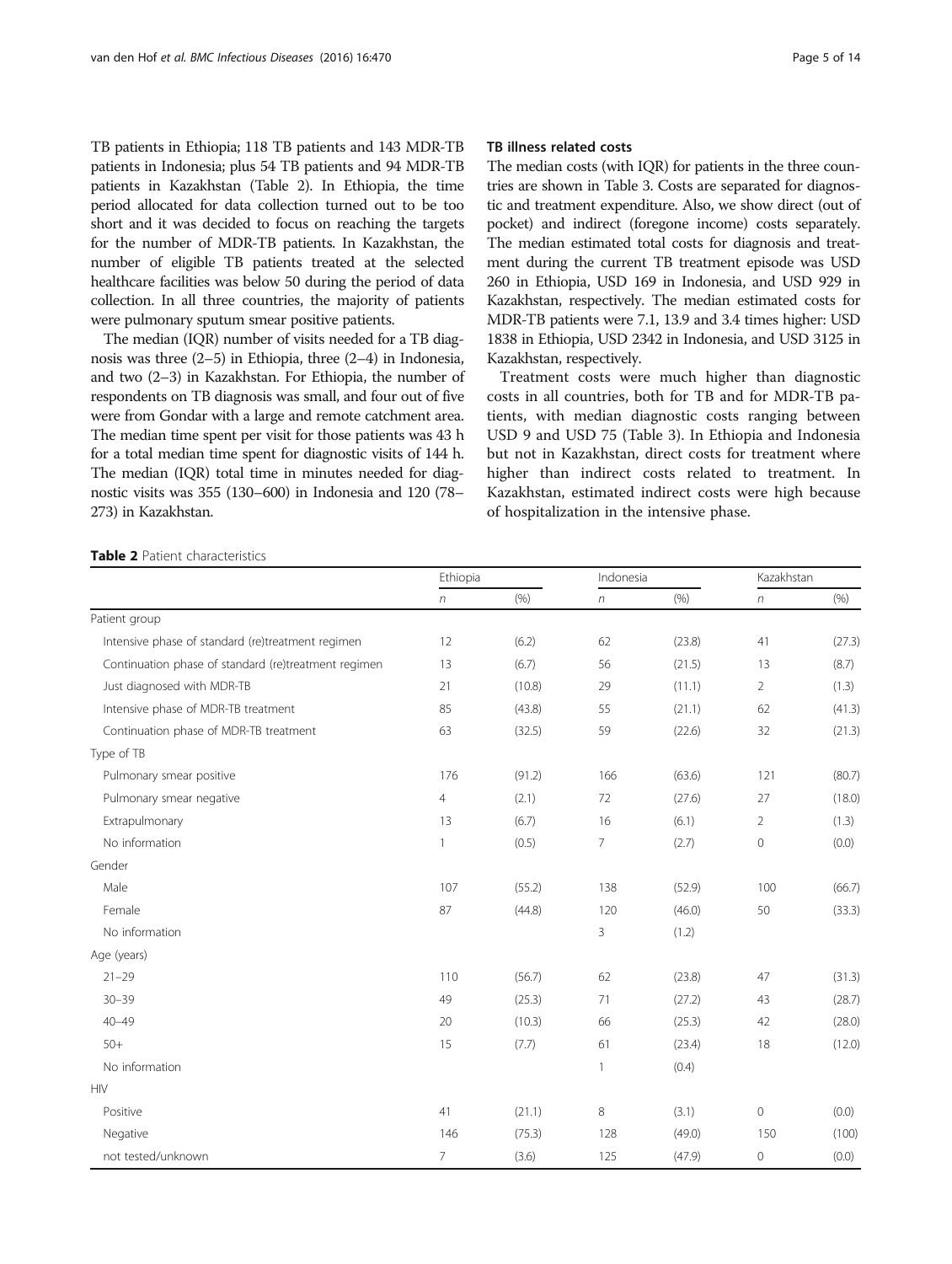|                                                           | TB             |             |               | MDR-TB         |                 |                   |
|-----------------------------------------------------------|----------------|-------------|---------------|----------------|-----------------|-------------------|
|                                                           | Ethiopia       | Indonesia   | Kazakhstan    | Ethiopia       | Indonesia       | Kazakhstan        |
| Direct pre(diagnosis) costs<br>(costs in last 3 months)   | $14(4 - 109)$  | $33(9-64)$  | $5(1-13)$     | 68 (35-191)    | $39(12-63)$     | N.A. <sup>b</sup> |
| Indirect pre(diagnosis) costs<br>(costs in last 3 months) | $0(0-30)$      | $4(0-9)$    | $3(1-5)$      | $0(0-8)$       | $3(1-6)$        | NA <sup>b</sup>   |
| Total pre(diagnosis) costs<br>(costs in last 3 months)    | $14(6 - 129)$  | $35(16-69)$ | $9(4-19)$     | 75 (40-191)    | $46(16-82)$     | N.A. <sup>b</sup> |
| Direct treatment costs                                    |                |             |               |                |                 |                   |
| Subtotal for intensive phase                              | 104 (10-231)   | $41(8-108)$ | $0(0-74)$     | 639 (259-968)  | 596 (342-1035)  | $165(0-541)$      |
| Subtotal for continuation phase                           | $80(34 - 156)$ | 59 (17-224) | 179 (90-328)  | 634 (458-1048) | 976 (558-1584)  | 754 (344-2022)    |
| Indirect treatment costs                                  |                |             |               |                |                 |                   |
| Intensive phase                                           | $0(0-34)$      | $10(0-40)$  | 404 (303-674) | 220 (89-374)   | 315 (153-848)   | 1537 (0-2696)     |
| Continuation phase                                        | $0(0-4)$       | $9(0-57)$   | 104 (70-159)  | $73(1 - 375)$  | 254 (0-504)     | 227 (0-300)       |
| Total treatment costs                                     |                |             |               |                |                 |                   |
| Intensive phase                                           | 119 (19-260)   | 52 (17-134) | 607 (317-809) | 831 (462-1525) | 1079 (600-2299) | 1914 (175-3370)   |
| Continuation phase                                        | 128 (34-177)   | 82 (26-286) | 319 (236-702) | 931 (494-1296) | 1227 (730-1846) | 1202 (657-2245)   |
| Total (pre)diagnosis and treatment costs <sup>a</sup>     | 260            | 169         | 929           | 1838           | 2342            | 3125              |

<span id="page-5-0"></span>Table 3 Summary table on median costs (interquartile ranges) in US dollars for TB and MDR-TB patients in the three study countries, related to costs for diagnosis, and treatment in the intensive phase and continuation phase

<sup>a</sup>Sums are based on adding up medians from different groups of patients, and therefore must be interpreted with caution <sup>b</sup>Not available as only two patients were interviewed with a diagnosis of MDR-TB in the last month

The main cost components related to (MDR) TB diagnosis and treatment varied between countries.

In Ethiopia the highest cost element in the diagnostic phase was for food expenditure and for food supplements during treatment, both for TB and MDR-TB patients. In Indonesia the largest cost share during diagnosis was for travel and food for TB patients, and for laboratory tests and administration fees for MDR-TB patients. For both TB and MDR-TB patients, travel expenditure was the highest cost element during treatment. In Kazakhstan, transport expenditure was responsible for most costs during diagnosis, and indirect costs of hospitalization and direct costs related to food supplements and travel for DOT visits during treatment.

## Socio-economic impact of TB illness related costs

Table [4](#page-6-0) shows the main indicators of the socioeconomic impact of MDR-TB disease in the three countries. Most patients reported income loss due to TB illness, ranging from 33 % of TB patients in Ethiopia to 100 % for MDR-TB patients in Kazakhstan (where no outpatient treatment during the intensive phase was available at the time of the data collection). The median value of this reduction in income was 100 % except for TB patients in Indonesia 25 %). A highly varying proportion of patients received assistance, ranging from 17 % of TB patients in Kazakhstan to 73 % of MDR-TB patients in Ethiopia. However, in all countries the amount of financial assistance received in general was low, including through health insurance. The proportion of patients who sold

property or took out loans to cope with TB related costs, was especially high in Ethiopia: 56 % of TB patients and 41 % of MDR-TB patients took out loans.

Figure [1](#page-7-0) shows patient and household income before TB illness and at the time of interview. Mean incomes were much higher than median incomes, especially in Indonesia and to a lesser extent in Ethiopia, representing the highly skewed distributions with a few patients have relatively much higher incomes than the rest.

In Ethiopia the median TB and MDR-TB patient income fell from USD 43 and USD 54 to before TB illness, respectively, to zero at the time of the interview. The fast majority (88 % of TB patients and 76 % of MDR-TB patients) did not have any income after (MDR) TB diagnosis, compared to 8 and 14 % before (MDR)TB diagnosis. The median monthly household income of TB patients dropped by 50 % (from USD 75 to USD 38), and by 33 % (from USD 81 to USD 54, respectively). Although many patients were primary income earners before TB diagnosis, household members started to work more to compensate for lost income. The total costs of TB and MDR-TB diagnosis and treatment equaled 4.6 and 24.9 months of pre-diagnosis household income.

In Indonesia, the median TB and MDR-TB patient income dropped from 134 and 103, respectively, to zero. The proportion of TB patients with no formal income increased from 29 % before diagnosis to 52 % at the time of the interview, and from 22 to 74 % for MDR-TB patients. The median household income dropped by 10 % (from USD 206 to 186) and 40 % (from USD 206 to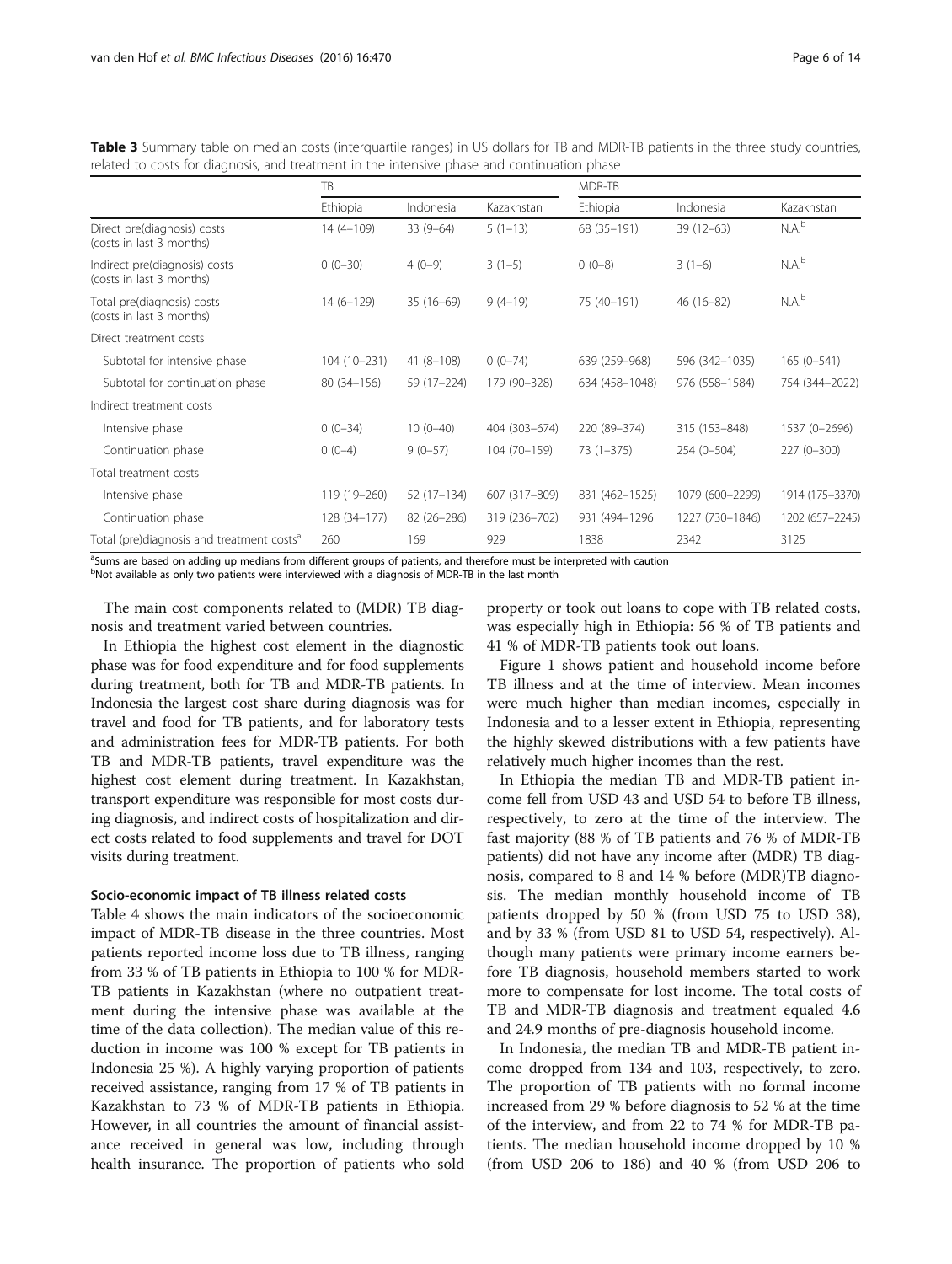<span id="page-6-0"></span>Table 4 The main indicators of financial impact of TB illness experienced by the (MDR) TB patients in the three countries

|                                                                         | Ethiopia        |                   | Indonesia         |                   | Kazakhstan |        |
|-------------------------------------------------------------------------|-----------------|-------------------|-------------------|-------------------|------------|--------|
|                                                                         | TB              | MDR-TB            | TB                | MDR-TB            | TB         | MDR-TB |
| Patients who were primary income earner before TB illness               | NA <sup>b</sup> | N.A. <sup>b</sup> | 44 %              | 24 %              | 61 %       | 53 %   |
| Patients who lost their job                                             | 76 %            | 72 %              | 26 %              | 53 %              | 31 %       | 41 %   |
| % of patients reporting income loss due to TB                           | 92 %            | 79 %              | 38 %              | 70 %              | 67 %       | 56 %   |
| % reduction in median income (for those reporting an income change)     | 100 %           | 100 %             | 25 %              | 100 %             | 100 %      | 100 %  |
| Patients hospitalized for TB                                            | 36 %            | 82 %              | 33 %              | 62 %              | 98 %       | 100 %  |
| median duration of hospitalization (days) <sup>a</sup>                  | 40              | 80                | 7.5               | 10                | 90         | 195    |
| Patients who received assistance from government or other organizations | 24 %            | 73 %              | 22 %              | 34 %              | 17 %       | 27 %   |
| median value of assistance in last 3 months (USD) <sup>c</sup>          | 76              | 33                | 0                 | 41                | 88         | 31     |
| Coping costs                                                            |                 |                   |                   |                   |            |        |
| patients who sold property                                              | 24 %            | 38 %              | 3 %               | 21 %              | 0%         | 1%     |
| patients who took out loans                                             | 56 %            | 41 %              | 9 %               | 27 %              | 0%         | 4 %    |
| patients who received donations from family/friends                     | N.A.            | N.A.              | 32 %              | 43 %              | 57 %       | 66 %   |
| Patients with health insurance                                          | $0\%$           | 1 %               | 22 %              | 25 %              | $0\%$      | 1 %    |
| Of those, patients who received reimbursements                          | $0\%$           | $0\%$             | N.A. <sup>d</sup> | N.A. <sup>d</sup> | $0\%$      | $0\%$  |

<sup>a</sup>For those patients in hospitalized at time of interview, assuming hospitalization for patients during standard duration of intensive phase

<sup>b</sup>Not available as this question was taken out of the locally used questionnaire

<sup>c</sup>For Ethiopia and Kazakhstan, this includes the value of vouchers; for Indonesia it only includes cash assistance

<sup>d</sup>In principle, insured patients receive specified services for free. However, not all services provided are necessarily included

124), respectively. The total costs of TB and MDR-TB diagnosis and treatment equaled 0.82 and 11.4 months of pre-diagnosis household income.

In Kazakhstan, the median TB and MDR-TB patient income dropped from USD 236 and 202 USD to zero, respectively. Fifty-nine percent and 67 % of TB and MDR-TB patients, respectively, did not have any income at the time of interview, compared to 13 and 36 % before diagnosis. The median household income of TB and MDR-TB patients dropped by 20 % (from 708 to 566 USD), and 31 % (from 489 to 337 USD), respectively. As in Ethiopia, many patients were primary income earners before TB diagnosis, and household members started to work more to compensate for lost income. In Kazakhstan, the median household income dropped by 31 % both among TB and MDR-TB patients, and the total costs of TB and MDR-TB treatment equaled 2.8 and 9.3 months of median prediagnosis household income.

#### Mitigation policy options

Policy options for mitigating patient costs due to (MDR) TB were listed during national workshops with participants representing different Ministries, Universities, hospitals, non-governmental organizations (NGOs), civil society organizations (CSOs), and patients. Options related to TB service improvements prioritized in all three countries were 1) to ensure that the policy of free care for all (MDR) TB services is fully implemented and 2) that services are brought closer to patients, followed by

social service improvements related to 3) inclusion of direct (transport, food support) costs in social support schemes provided through TB services, 4) inclusion of indirect (sick leave allowance) costs in social protection schemes, and 5) improvements of employment protection. Note that these recommendations are not mutually exclusive – to improve the situation of especially MDR-TB patients, it may be necessary to apply more than one strategy at the same time.

# **Discussion**

The findings from all three countries showed that, although MDR-TB diagnosis and treatment services are supposed to be free for patients, patients have other direct and indirect costs and the financial impact was significant for most patients. For most respondents, direct and indirect costs increased while income decreased. The estimated costs of MDR-TB patient diagnosis and treatment were 3.4–13.9 times greater than those for other TB patients, mainly due to the longer time period for treatment. Aggravating this situation, MDR-TB patients more often lost their jobs.

We probably underestimated direct and indirect costs in our study. Firstly, costs for the pre-diagnosis period may have been underestimated as patients may spend a long time getting an accurate diagnosis, making full recall difficult. Secondly, for some patients treatment duration may be prolonged, e.g. due to missed doses during TB treatment or lack of culture conversion during the intensive phase of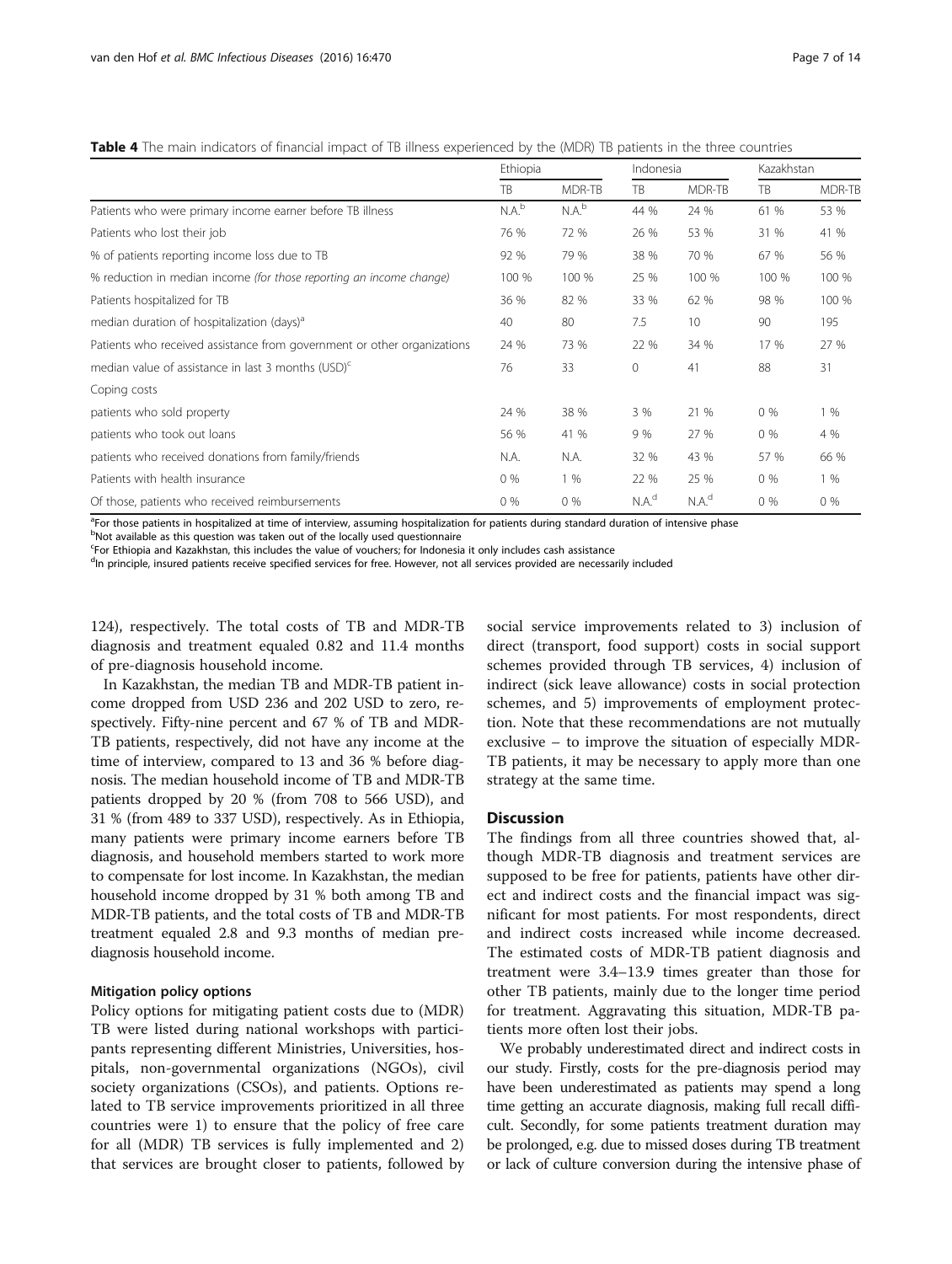

<span id="page-7-0"></span>

MDR-TB treatment. Thirdly, we only included costs of the current treatment episode while especially MDR-TB patients may have been treated previously. Fourthly, indirect costs presented here do not include costs after the end of treatment, especially further loss of income for those who have lost their jobs or who have developed disabilities not allowing them to do the work they did before. Fifthly, loss of income was estimated only as a result of time spent obtaining diagnosis and for getting treatment. In reality, some patients may not work at all because they are not feeling well, because they lost their job, or because they are not allowed to work (i.e. in Kazakhstan). This may be the reason why we found a smaller proportion of costs incurred before TB diagnosis than the 50 % estimated in a recent systematic review [\[2\]](#page-12-0). That is why the updated version of the questionnaire –currently applied in several countries under leadership of WHO- also collects information on time off work. Of note, we did not discount financial assistance that patients had received. Although a substantial proportion of patients did report to receive financial assistance from the government or other organizations, the majority of patients received only incident and little to no actual reimbursements. So this would far from compensate patients' actual costs including reduced income.

This study has several other limitations. Most importantly, due to limitations in time and budget, only patients being under care at health facilities were interviewed. It was not feasible to conduct interviews to collect data from people who did not attend a facility during the period of the study. Such people may have been too poor to seek diagnosis and treatment. Among those who initiated treatment, some stopped treatment – an unknown proportion because of associated costs - or died during treatment – the impact on family income would be greatest for those households. Therefore, the study population may have been biased against the less socio-economically vulnerable groups [[17](#page-12-0)]. Globally, 16 % of MDR TB patients are lost to follow-up and another 16 % die during treatment [[18](#page-12-0)]. Their families lose the income of the deceased household member. A substantial but unknown proportion of patients die before accessing appropriate diagnosis and treatment.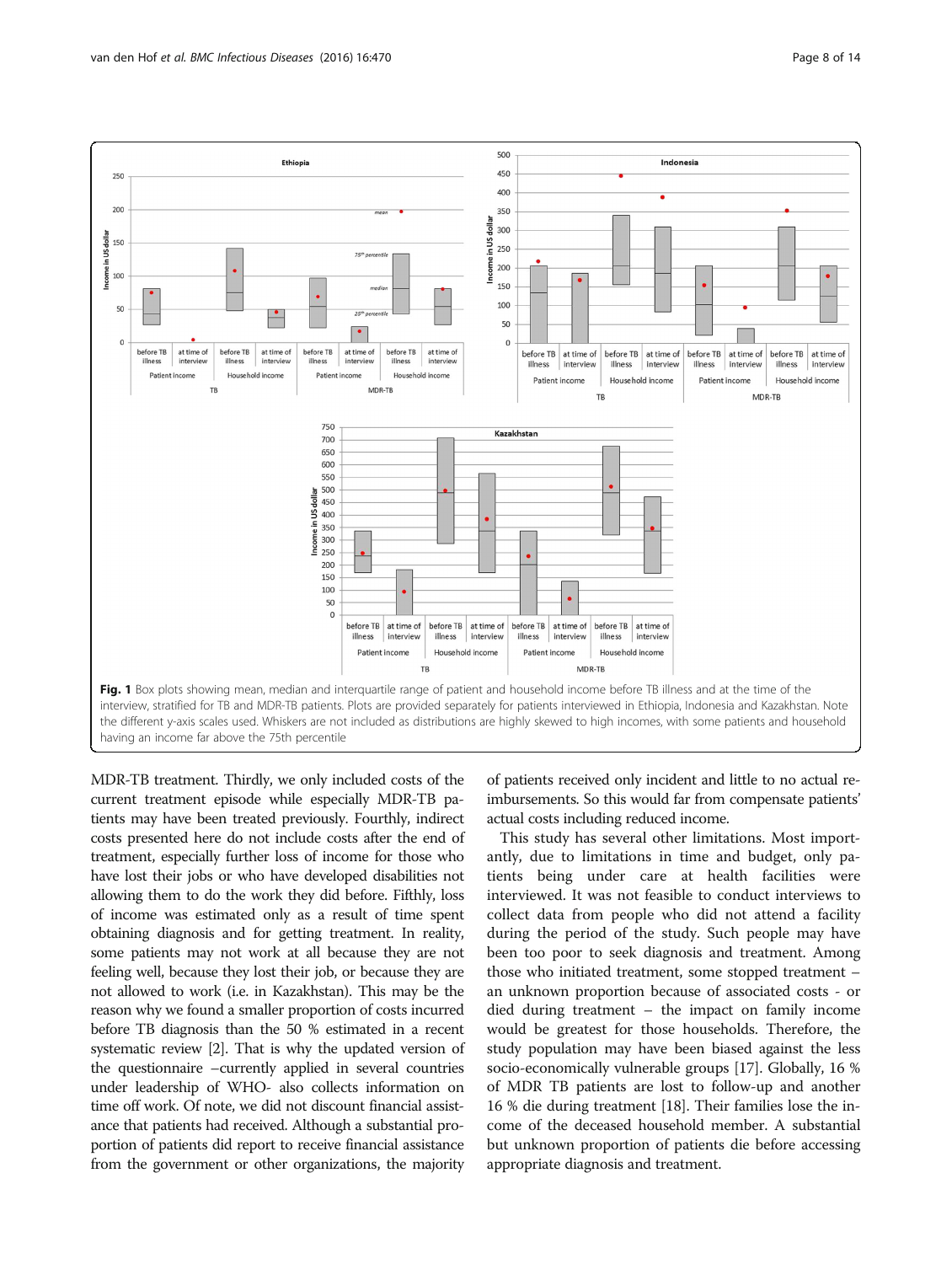A consequence of our study design is that we did not collect total costs of (MDR) TB treatment per patient – which would have required longitudinal follow-up - but instead extrapolated costs per stage and to the total (MDR) TB episode. Also, the study was limited to a few public health facilities in Indonesia and Kazakhstan – all three MDR-TB treatment centers in Ethiopia were included - and thus, rather than providing an estimate of the costs incurred by the average (MDR) TB patient in those countries, it does give insight into the major cost components and it provides an idea of the financial burden that a free public health program poses on its patients.

Although many patients were primary income earners before TB diagnosis in Indonesia and Kazakhstan (results not available for Ethiopia), household members started to work more to compensate for lost income. Less MDR-TB than TB patients were primary income earners and on average they earned less than TB patients; this may be explained by the fact that most already were being treated for TB at the time of MDR diagnosis.

Transport costs to reach the DOT facility may be small, but may add up to a substantial amount if made every day during ambulatory treatment. For some patients, these costs can be brought down by bringing DOT facilities closer to the patients' homes. It is important that the facility staff or community health workers do have sufficient expertise to manage MDR-TB patients, including those needed to recognize treatment failure and adverse drug reactions at an early stage to ensure patients can access clinical services when necessary and will not stop treatment [\[16](#page-12-0)]. Several reviews concluded that ambulatory and community-based MDR-TB models of care are equally or more effective than hospital-based models in treatment outcomes and may be more cost-effective [19](#page-12-0)–[23](#page-13-0)]. However, even communitybased treatment models may face high proportions of patients lost to follow-up [\[24\]](#page-13-0) and economic support may still be required [\[25\]](#page-13-0).

Only a few studies collected patient cost data specifically both for TB and MDR-TB patients and numbers of patients usually were small [\[2\]](#page-12-0). In Ecuador, average patient costs were estimated at USD 960 among 104 TB patients compared to USD 6880 for 14 MDR-TB patients [[4](#page-12-0)]. In Cambodia, total household costs for eight MDR-TB patients was USD 1525 compared to USD 477 for 261 HIV-negative TB patients and USD 555 for eight HIV-positive TB patients [\[26\]](#page-13-0). Only in Brazil, patient costs were not very different for MDR-TB patients, although health service costs were 37 times higher: total household costs were estimated to be USD 266 for new TB patients compared to USD 333 for MDR-TB patients [[27\]](#page-13-0). In the Dominican Republic, 20 out of 198 TB patients had MDR-TB. Total costs were estimated at UDS 3557 for MDR-TB patients compared to USD 908 for new patients [[8\]](#page-12-0). Our study confirmed previous findings that in general MDR-TB patients face much higher costs than other TB patients as a result of longer duration of treatment, more adverse drug reactions due to the more toxic drugs used in MDR-TB treatment, and related need for (additional) hospitalization.

#### Policy implications

The recommendations we made were similar to the ones based on studies with the previous version of the questionnaire, not specifically including MDR-TB patients [[7\]](#page-12-0): bringing services closer to patients, reducing expenditures on transport and invested time, increasing efforts to find cases early to reduce indirect costs related to inability to work, informing health care workers and the public about TB diagnosis and treatment to reduce costs unrelated to TB, and including TB-related out-patient costs in social protection schemes (Table [5](#page-9-0) and Table 6 in [Appendix\)](#page-10-0). Indonesia is rapidly expanding the number of satellite sites. All three countries are moving towards outpatient care, with expansion of DOT services in primary health care services. This study shows the importance of using freed up resources from hospitalbased care to support patients during treatment.

Based on results from the previous version of the tool, several countries took action to implement one or more of the identified solutions for TB patients [\[7](#page-12-0)]. For example, policy makers in Ghana agreed to include TB care interventions as part of its pro-poor strategies in the delivery of health care and nutrition guidelines were developed to address the specific needs of TB patients. Given the identified high burden for female TB patients in Ghana, the national tuberculosis program (NTP) focused on addressing gender-sensitive challenges of poor TB patients. Also the insurance coverage for all TB patients was increased to also cover health-related costs other than anti-tuberculosis treatment. In Vietnam, the NTP decided to increase the involvement of the private sector in public-private-mix projects focusing on reducing travel, accommodation and hospitalization costs for TB patients and guardians. Also, the NTP worked on the expansion of its NTP network to provide TB services at more public and private hospitals. In the Dominican Republic the Ministry of Health decided to move forward with allocating public funds for food supplements for TB patients and including in- and outpatient TB services in the national health insurance schemes. In Kenya, TB treatment services were decentralized, local partners were approached for sputum sample transport reduce patients' transport costs and time spent on the road, and other health programs were approached for nutritional support of TB patients. A TB and poverty subcommittee was convened to develop a comprehensive pro-poor approach within the routine TB program [\[9](#page-12-0)].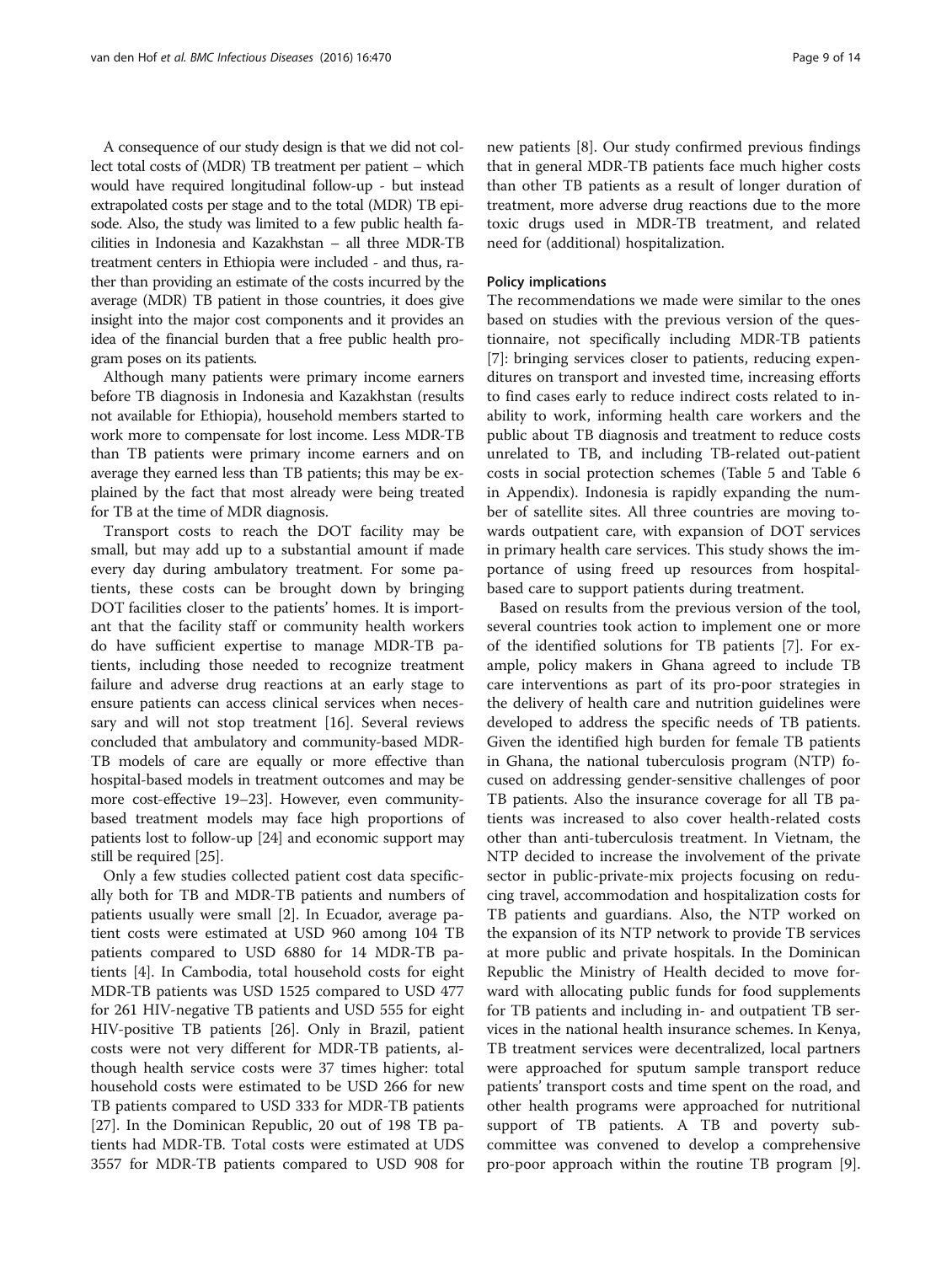<span id="page-9-0"></span>

| <b>Table 5</b> Summary of policy options to mitigate (MDR) TB |  |  |  |
|---------------------------------------------------------------|--|--|--|
| patients' costs considered per country                        |  |  |  |

|                                                                                                                | Ethiopia | Indonesia | Kazakhstan |
|----------------------------------------------------------------------------------------------------------------|----------|-----------|------------|
| TB service improvements                                                                                        |          |           |            |
| Ensure that policy of free care for<br>all (MDR) TB services is fully<br>implemented                           | Χ        | Χ         | X          |
| Bring services closer to patients                                                                              | Χ        | Χ         | X          |
| Detect and treat MDR-TB<br>cases earlier                                                                       | X        | Χ         | Χ          |
| Raise the awareness of health<br>workers                                                                       | X        | Χ         | X          |
| Involve local NGO's and civil<br>society organizations                                                         |          | Χ         | Χ          |
| Reduce hospitalization                                                                                         |          |           | Χ          |
| No unnecessary or substandard<br>tests                                                                         |          | X         |            |
| Obligatory treatment for MDR-TB<br>patients                                                                    |          | X         |            |
| Social protection improvements                                                                                 |          |           |            |
| Include direct (transport, food<br>support) costs in social support<br>schemes provided through TB<br>services | Χ        | Χ         | Χ          |
| Include indirect (sick leave<br>allowance) costs in social<br>protection schemes                               | Χ        | Χ         | Χ          |
| Improve employment protection                                                                                  | Χ        | Χ         | Χ          |
| Reduce stigma and acceptance<br>of outpatient treatment                                                        | Χ        | Χ         | Χ          |
| Increase re-socialization and<br>employment possibilities                                                      | Χ        | Χ         | X          |
| Use social health insurance                                                                                    | X        | X         |            |
| Consistency across social assistance<br>programs and over time                                                 | Χ        |           |            |
| Assure continuation of education                                                                               |          |           | X          |
| Involve local NGO's and civil<br>society organizations                                                         |          | X         |            |
| Provide convenient lodging                                                                                     |          | Χ         |            |
| Empower patient groups that<br>can support MDR-TB patients                                                     |          | Χ         |            |

This shows that action may be taken only after studies can show policy makers what the issues are.

Both in Ethiopia and Indonesia, a considerable proportion of MDR-TB patients may not start treatment after diagnosis and another considerable proportion is lost to follow-up before completion of treatment. We do not know in how far economic consequences are a key reason for this but they may be a relevant contributor. In Ethiopia as many as 29 % of patients diagnosed with MDR-TB may not have started second-line drug treatment and 3 % are lost to follow-up during treatment (unpublished data: Ministry of Health progress report to

the Green Light Committee, April 2013). In Indonesia around one-third of diagnosed MDR-TB patients is not started on MDR-TB treatment, whereas up to one-third of those starting treatment is lost to follow-up during treatment (unpublished NTP data, Indonesia).

Treatment cost data were collected during a single interview and extrapolated over the treatment phase the patient was in during the interview, i.e. intensive or continuation phase. As costs were estimated per treatment phase and not per patient, it means that this study did not yield total costs of (MDR) TB treatment incurred per patient. To give an idea of the costs of a total episode of (MDR) TB, we did add median costs per stage, thus assuming that patients interviewed per stage were representative of all patients. These summed medians must therefore be interpreted as crude estimates, meant to indicate what were the main cost drivers. With this cross-sectional method we were able to capture the major cost components in a relatively short timeframe. Capturing the total costs per patient requires follow-up of a sample of patients during their treatment, which may take more than 2 years for MDR-TB patients and takes at least 6 months for TB patients. To get an exact estimate of total costs incurred, other methods than (repeated) interviews would have been required, such as patient diaries. However, it is known that it is difficult to motivate patients to keep diaries for a longer time period and this may lead to selective dropout of the less well educated and socially engaged patients.

# Conclusions

In conclusion, while the financial burden of MDR-TB patients was (much) higher than that of TB patients in all three countries, all patients experienced substantial socioeconomic impact of TB disease, most importantly due to inability to work and job loss. If the patient is the breadwinner of the family, the combination of lost income and extra costs generally is catastrophic. A too high financial burden may cause patients to not get diagnosed, to not start treatment, or to stop treatment, leading to prolonged transmission of the disease to others. Patients stopping treatment as soon as they feel better may need retreatment, which is more expensive, takes longer and is more toxic than initial treatment. Therefore, it should be a priority of governments to relieve the financial burden especially for MDR-TB patients. The cost mitigation options in all three countries should be used to prepare an action plan for mitigating patient costs under the guidance of NTP, indicating main stakeholders, and with whom, how and when the option can be worked out into a strategy, and when and how this strategy can be implemented. However, the effectiveness of such strategies will depend on the countries' willingness and ability to address these problems.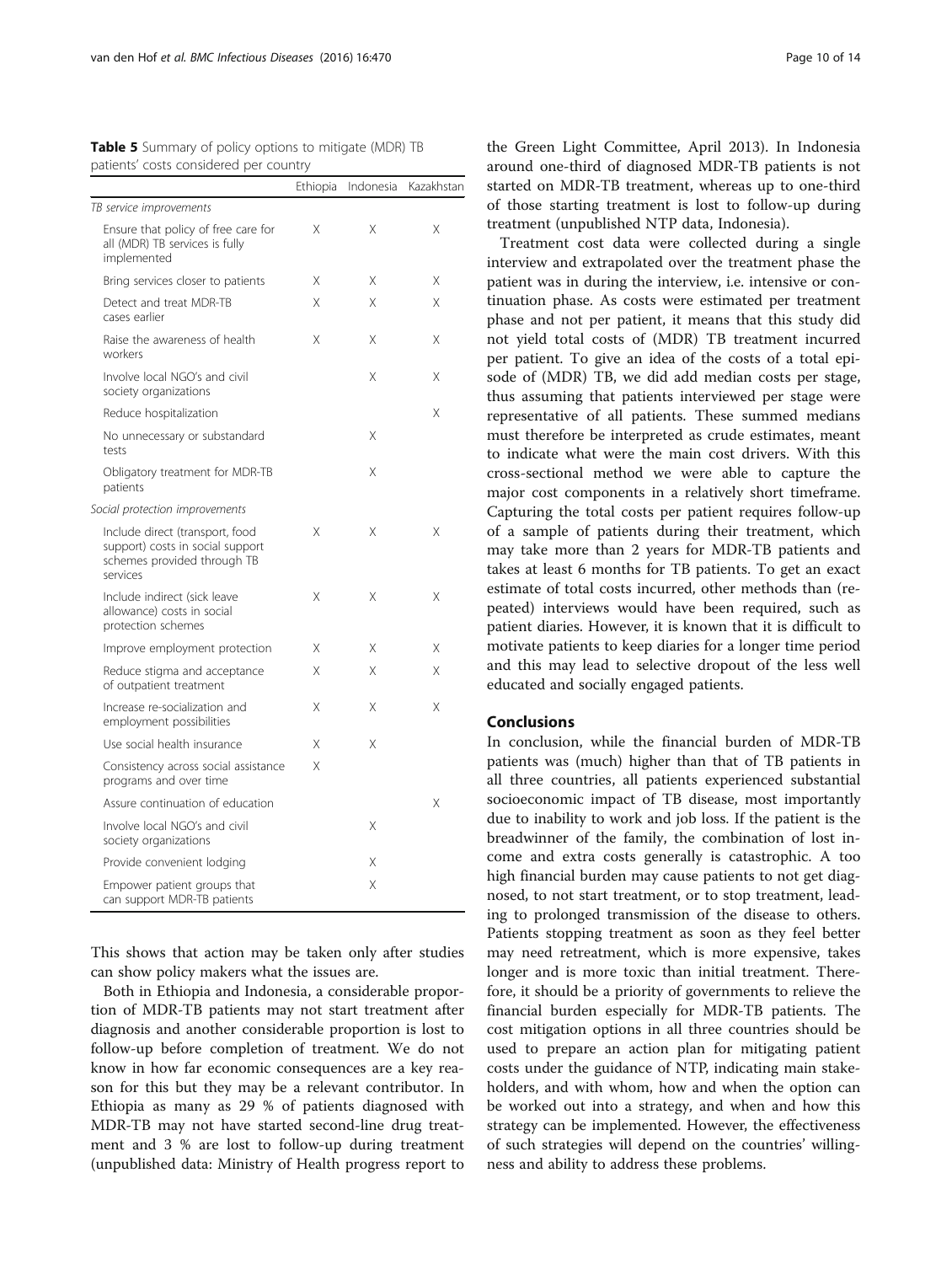# <span id="page-10-0"></span>Appendix

# Table 6 Policy options to mitigate (MDR)TB patients' costs considered per country (expansion of Table [5](#page-9-0) in manuscript)

|                                                                                                                                                                                                                                                                                                                                                                                                                                                                                                                                                                                                                                                                                                                                                                                                                                                                                             |          |          | Ethiopia Indonesia Kazakhstan |
|---------------------------------------------------------------------------------------------------------------------------------------------------------------------------------------------------------------------------------------------------------------------------------------------------------------------------------------------------------------------------------------------------------------------------------------------------------------------------------------------------------------------------------------------------------------------------------------------------------------------------------------------------------------------------------------------------------------------------------------------------------------------------------------------------------------------------------------------------------------------------------------------|----------|----------|-------------------------------|
| TB service improvements                                                                                                                                                                                                                                                                                                                                                                                                                                                                                                                                                                                                                                                                                                                                                                                                                                                                     |          |          |                               |
| Ensure that policy of free care for all (MDR) TB services is fully implemented. Agreements need to be in place so that presumed TB patients can make use of the<br>necessary diagnostic tools for free.                                                                                                                                                                                                                                                                                                                                                                                                                                                                                                                                                                                                                                                                                     | Χ        | X        | X                             |
| Bring services closer to patients. Further decentralization should reduce patient expenditures on transport and patient time and should reduce detection and<br>treatment delays, especially for MDR-TB patients. For areas where there is no public transport, transport for patients or home visits should be arranged. This includes<br>improving downward referral from national or provincial MDR-TB treatment centers to local community health centers.                                                                                                                                                                                                                                                                                                                                                                                                                              | $\times$ | $\times$ | X                             |
| Detect and treat MDR-TB cases earlier. Especially detection of drug-resistant TB should reduce the time to appropriate treatment, and thus reduce direct and indirect<br>treatment costs for patients, especially the amount of income lost due to inability to work during initial first-line drug treatment. Full implementation of new diagnos-<br>tics such as Xpert MTB/RIF should reduce time to diagnosis and thus patient costs.                                                                                                                                                                                                                                                                                                                                                                                                                                                    | $\times$ | $\times$ | X                             |
| Raise the awareness of health workers. Provide education and training of primary level health workers to recognize suspects and ensure speedy diagnosis, and to<br>follow up on cases and contact tracing.                                                                                                                                                                                                                                                                                                                                                                                                                                                                                                                                                                                                                                                                                  | $\times$ | $\times$ | X                             |
| Involve local NGO's and civil society organizations to support patients and hereby improve (MDR) TB treatment adherence.                                                                                                                                                                                                                                                                                                                                                                                                                                                                                                                                                                                                                                                                                                                                                                    |          | $\times$ | X                             |
| Reduce hospitalization. Kazakhstan has moved in recent years from full in-patient treatment to partial outpatient treatment, usually in the continuation phase. The<br>country plans to move towards full outpatient care. This has the potential to greatly reduce indirect patient costs.                                                                                                                                                                                                                                                                                                                                                                                                                                                                                                                                                                                                 |          |          | X                             |
| No unnecessary or substandard tests. Sometimes, tests are being prescribed by physicians that are not needed (e.g., X-ray for diagnosis of smear-positive TB patients).<br>Private laboratories sometimes use substandard tests (e.g., IS6110 based PCR for detection of Mycobacterium tuberculosis) and serological tests. Such tests are not only<br>unnecessary, but also may importantly increase the costs of (MDR) TB diagnosis.                                                                                                                                                                                                                                                                                                                                                                                                                                                      |          | $\times$ |                               |
| Obligatory treatment for MDR-TB patients may be needed in parts of the country where a large proportion of MDR-TB patients refuses MDR-TB treatment, due to lack<br>of knowledge or support, to protect the community against the spread of MDR-TB. MDR-TB patients may fear the costs and side effects related to MDR-TB treatment.<br>Patient education, installation of patient organizations (as is starting up now in different hospitals), and provision of living allowances may help to remove some of<br>these obstacles.                                                                                                                                                                                                                                                                                                                                                          |          | $\times$ |                               |
| Social protection improvements                                                                                                                                                                                                                                                                                                                                                                                                                                                                                                                                                                                                                                                                                                                                                                                                                                                              |          |          |                               |
| Include direct (transport, food support) costs in social support schemes provided through TB services. Such incentives and enablers should reduce direct costs<br>associated with TB treatment and improve treatment adherence.                                                                                                                                                                                                                                                                                                                                                                                                                                                                                                                                                                                                                                                             | $\times$ | $\times$ | $\times$                      |
| Include indirect (sick leave allowance) costs in social protection schemes. Review, standardize and expand current social protection mechanisms and schemes by the<br>government. Social protection schemes, including temporary disability allowances, should be made available to those (MDR) TB patients who need it, from the<br>moment they are diagnosed. Include social protection for (MDR) TB under disability policy strategies while ensuring that the protection is provided from the time of<br>confirmed diagnosis to those who are at risk of becoming poor or not seeking or completing treatment. Professional quidance by health care workers or social<br>workers for submitting applications for social support is needed for many patients. Possibilities for agreements on delaying or waiving payments (e.g. mortgage<br>loans, school fees) are to be investigated. | $\times$ | $\times$ | X                             |
| Improve employment protection. Advocate for regulations and policies that mandate that both public and private employers pay employees (a portion of) their<br>salary while they are unable to work. Also advocate for patients to be able to return to previous positions once they are fully cured and clinically fit to perform their<br>assignments.                                                                                                                                                                                                                                                                                                                                                                                                                                                                                                                                    | $\times$ | $\times$ | $\times$                      |
| Reduce stigma and acceptance of outpatient treatment. Improve education to the public on TB and MDR-TB, e.g. through primary level services, in order to reduce<br>stigma of (MDR) TB and reduce fear of transmission during outpatient treatment.                                                                                                                                                                                                                                                                                                                                                                                                                                                                                                                                                                                                                                          | $\times$ | $\times$ | X                             |
| Increase re-socialization and employment possibilities. Develop mechanisms to involve socially vulnerable patients in different re-socialization activities provided e.g.<br>through temporary, assisted living facilities. Develop mechanisms to involve patients in income generating activities and advocate government to support this, for ex-<br>ample through microfinance.                                                                                                                                                                                                                                                                                                                                                                                                                                                                                                          | $\times$ | $\times$ | X                             |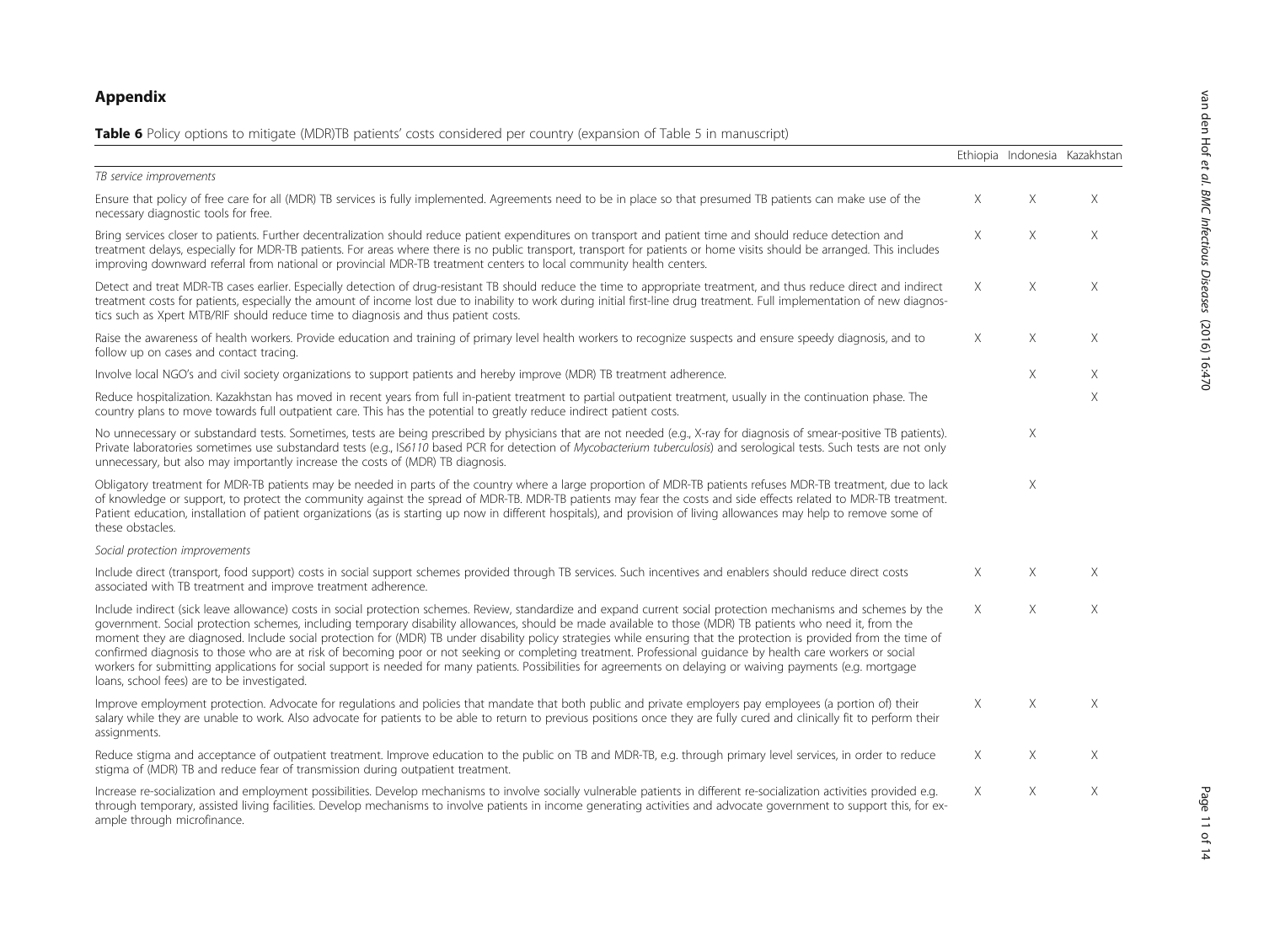#### Table 6 Policy options to mitigate (MDR)TB patients' costs considered per country (expansion of Table [5](#page-12-0) in manuscript) (Continued) Use social health insurance. Advocate with government to incorporate TB services in the future social health insurance system to provide sustainable financing. Also advocate for social protection to be included in the benefits package on the grounds that this will reduce severity of illness and transmission and thus save on treatment costs. X X Consistency across social assistance programs and over time. The data collected on vouchers indicates that the amounts provided are very low compared with the patient costs and taking into account reductions in income. In addition there may be inconsistency in the amounts provided across facilities and over time. It is recommended that the government develops a standard. X Assure continuation of education. When rendered non-infectious, children and students need to be able to continue their education. X Involve local NGO's and civil society organizations and empower community health workers in provision of (MDR) TB drugs to improve (MDR) TB treatment adherence, since this will increase the population that can be targeted. X Provide convenient lodging to those MDR-TB patients who cannot travel back and forth for receiving DOT. Since MDR-TB treatment roll out is still ongoing distances that MDR-TB patients have to travel for receiving DOT can be long in Indonesia and this may mean that patients need to move to a shelter close to the PMDT site. It is expected that the number of patients needing such housing will decrease with the roll out of the PMDT program. X Empower patient groups that can support MDR-TB patients in a practical way during MDR-TB treatment. Being a new development in Indonesia, MDR-TB peer educator groups are being set up by ex MDR-TB patients. MDR-TB patient support groups provide information to MDR-TB patients regarding side effects, reimbursements systems, etc., and thus serve as a valuable and easily accessible information point to MDR-TB patients. X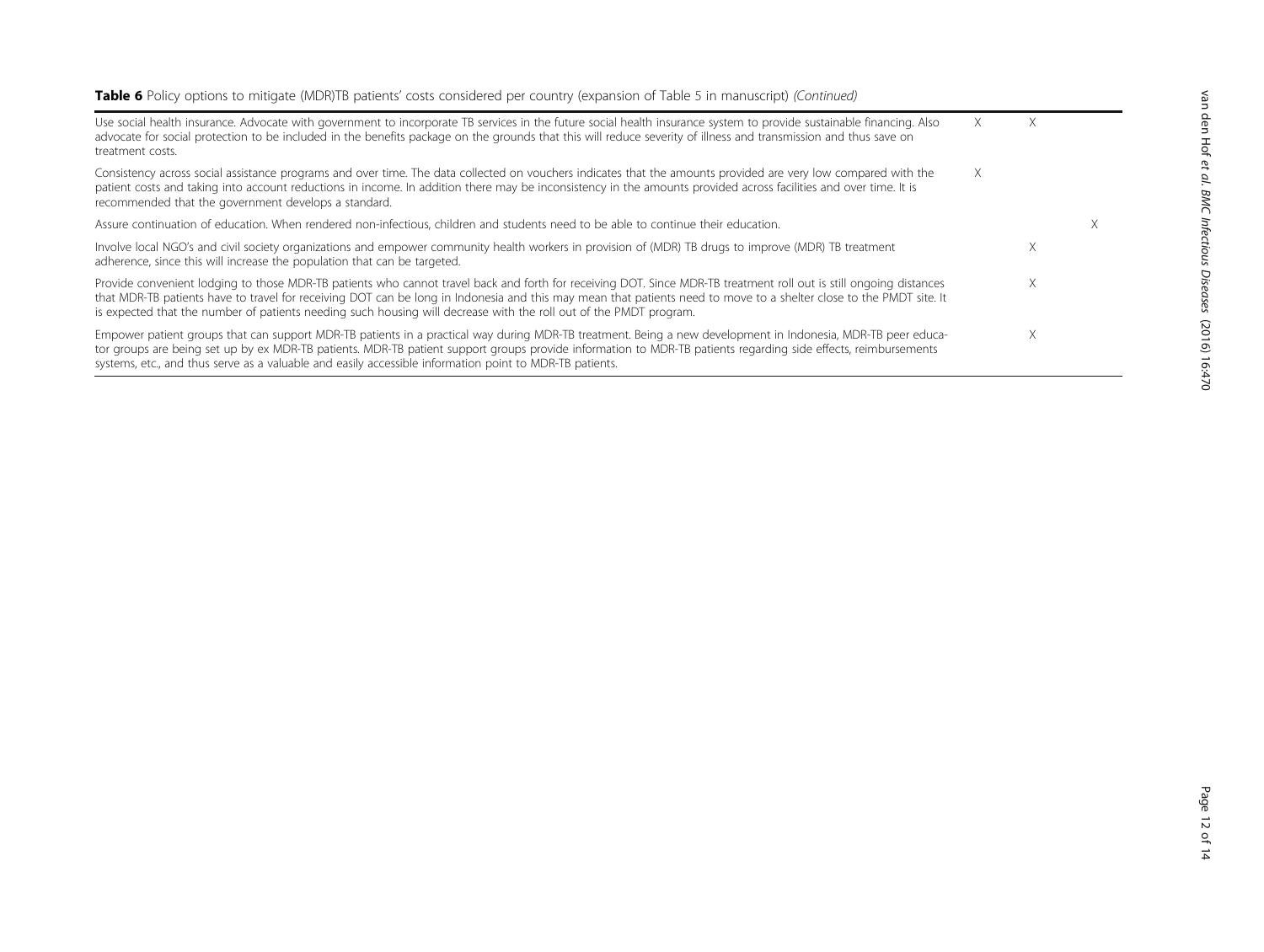#### <span id="page-12-0"></span>Acknowledgements

We thank all patients participating in this study for the time and valuable information that they contributed to this study, and all staff involved in organizing, collecting, entering, cleaning, and analyzing the data. We are grateful to TB control program staff and KNCV and MSH staff in all three countries for supporting the study. For Ethiopia we would specifically like to thank Dr. Yared Tedla of Saint Peter Hospital, Dr. Hiwot Mesfin of ALERT Hospital, and Dr. Ermias Diro of Gondar University Hospital. For Indonesia, we specifically thank Dr Dyah Mustikawati from NTP, Dr Erlina Burhan and Dr Yodi Mahendradhata from the Tuberculosis Operational Research Group (TORG) of Indonesia, and Bintari Dwihardiani from Gadja Madah University. For Kazakhstan, we thank Dr. Aiman Temirkhanova, Dr. Zhazira Nysanbekova, Dr. Mariyam Kuandykova, and Dr. Tamilla Shayakhmetova, all from Akmola oblast TB dispensary. We thank Dr. Chutima Suraratdecha (MSH), Dr. Akihiro Ohkada (RIT/JATA), Osman Abdullali, and Ann Levin for constructive comments and collaboration during the course of the study.

#### Funding

The Global Health Bureau, Office of Health, Infectious Disease and Nutrition (HIDN), US Agency for International Development, financially supported this study through TB CARE I under the terms of Agreement No. AID-OAA-A-10- 00020. This report was made possible by the generous support of the American people through the United States Agency for International Development (USAID). The contents are the responsibility of TB CARE I and do not necessarily reflect the views of USAID or the United States Government. The funder did not have a role in design, collection, analysis, and manuscript writing, nor in the decision to submit the manuscript for publication.

#### Availability of data and materials

The datasets supporting the conclusions of this article are available on request from the authors.

#### Authors' contributions

SvdH, DC and ET designed and coordinated the study, supervised data collection, performed the statistical analysis, and drafted the manuscript. FH, DB, and AT supported the design, coordinated the data collection in their respective countries and helped to revise the draft manuscript. All authors read and approved the final manuscript.

#### Competing interests

The authors declare that they have no competing interests.

#### Consent for publication

Not applicable.

#### Ethics approval and consent to participate

Ethics approval was sought and received from Armauer Hansen Research Institute (AHRI)/ALERT ethics review committee in Ethiopia, the institutional review board of Gadjah Mada University in Yogyakarta and the ethical review boards of Persahabatan and Dr Moewardi hospital in Indonesia, and the National Center for Problems of Tuberculosis and the Akmola oblast tuberculosis dispensary in Kazakhstan. Written informed consent was obtained before patients were interviewed. The interviewers wore N95 respirators when interviewing smear-positive TB patients and culture-positive MDR-TB patients. Interviews were done in separate rooms to ensure confidentiality, or outside if such a room was (temporarily) not available. In Indonesia, patients received a free hygiene kit after the interviews. Data were stored and analyzed without personal identifiers.

#### Author details

<sup>1</sup>KNCV Tuberculosis Foundation, The Hague, The Netherlands. <sup>2</sup>Amsterdam Institute for Global Health and Development and Academic Medical Center, Amsterdam, The Netherlands. <sup>3</sup>Management Sciences for Health, Medford, MA, USA. <sup>4</sup>University of Gadjah Mada, Yogyakarta, Indonesia. <sup>5</sup>Armauer Hansen Research Institute, Addis Ababa, Ethiopia. <sup>6</sup>KNCV Tuberculosis Foundation, Almaty, Kazakhstan.

#### Received: 18 December 2015 Accepted: 23 August 2016 Published online: 05 September 2016

#### References

- 1. World Health Organization. Documentation for World Health Assembly 67. [http://apps.who.int/gb/ebwha/pdf\\_files/WHA67/A67\\_11-en.pdf.](http://apps.who.int/gb/ebwha/pdf_files/WHA67/A67_11-en.pdf) (Accessed 1 Dec 2015).
- 2. Tanimura T, Jaramillo E, Weil D, Raviglione M, Lönnroth K. Financial burden for tuberculosis patients in low- and middle-income countries: a systematic review. Eur Respir J. 2014;43:1763–75.
- 3. Kang YA, Choi YJ, Cho YJ, Lee SM, Yoo CG, Kim YW, et al. Cost of treatment for multidrug-resistant tuberculosis in South Korea. Respirology. 2006;11:793–8.
- 4. Rouzier VA, Oxlade O, Verduga R, Gresely L, Menzies D. Patient and family costs associated with tuberculosis, including multidrug-resistant tuberculosis, in Ecuador. Int J Tuberc Lung Dis. 2010;14:1316–22.
- 5. Virenfeldt J, Rudolf F, Camara C, Furtado A, Gomes V, Aaby P, et al. Treatment delay affects clinical severity of tuberculosis: a longitudinal cohort study. BMJ Open. 2014;4, e004818.
- 6. Golub JE, Bur S, Cronin WA, Gange S, Baruch N, Comstock GW, et al. Delayed tuberculosis diagnosis and tuberculosis transmission. Int J Tuberc Lung Dis. 2006;10:24–30.
- 7. Mauch V, Bonsu F, Gyapong M, Awini E, Suarez P, Marcelino B, et al. Free tuberculosis diagnosis and treatment are not enough: patient cost evidence from three continents. Int J Tuberc Lung Dis. 2013;17:381–7.
- 8. Mauch V, Melgen R, Marcelino B, Acosta I, Klinkenberg E, Suarez P. Tuberculosis patients in the Dominican Republic face severe direct and indirect costs and need social protection. Rev Panam Salud Publica. 2013;33(5):332–9.
- 9. Mauch V, Woods N, Kirubi B, Kipruto H, Sitienei J, Klinkenberg E. Assessing access barriers to tuberculosis care with the tool to Estimate Patients' Costs: pilot results from two districts in Kenya. BMC Public Health. 2011;11:43.
- 10. Collins D, Beyene D, Tedla Y, Diro E, Mesfin H, Levin A. Costs faced by multidrug resistant tuberculosis patients during diagnosis and treatment. Report from a pilot study in Ethiopia. Management Sciences for Health – TB CARE. 2013;1. Available at: [http://www.tbcare1.org/publications/toolbox/costing.](http://www.tbcare1.org/publications/toolbox/costing) Accessed 1 Dec 2015.
- 11. Tiemersma EW, Hafidz F. Costs faced by (multidrug resistant) tuberculosis patients during diagnosis and treatment. Report from a pilot study in Indonesia. KNCV Tuberculosis Foundation – TB CARE. 2014;1. Available at: [http://www.tbcare1.org/publications/toolbox/costing.](http://www.tbcare1.org/publications/toolbox/costing) Accessed 1 Dec 2015.
- 12. Van den Hof S, Tursynbayeva A. Costs faced by (multidrug resistant) tuberculosis patients during diagnosis and treatment Report from a pilot study in Kokshetau, Akmola Oblast, Kazakhstan. KNCV Tuberculosis Foundation – TB CARE. 2014;1. Available at: [http://www.tbcare1.org/](http://www.tbcare1.org/publications/toolbox/costing) [publications/toolbox/costing.](http://www.tbcare1.org/publications/toolbox/costing) Accessed 1 Dec 2015.
- 13. Tiemersma EW, Collins D, van den Hof S. Costs faced by (multidrug resistant) tuberculosis patients during diagnosis and treatment: report from a pilot study in Ethiopia, Indonesia and Kazakhstan. KNCV Tuberculosis Foundation – TB CARE. 2014;1. Available at: [http://www.tbcare1.org/](http://www.tbcare1.org/publications/toolbox/costing) [publications/toolbox/costing.](http://www.tbcare1.org/publications/toolbox/costing) Accessed 1 Dec 2015.
- 14. World Health Organization. Guidelines for treatment of tuberculosis. Geneva: World Health Organization; 2010.
- 15. World Health Organization. Guidelines for the programmatic management of drug-resistant tuberculosis. Geneva: World Health Organization; 2011.
- 16. Oanda, solutions for business. Historical currency exchange rates. [http://](http://www.oanda.com/currency/historical-rates) [www.oanda.com/currency/historical-rates.](http://www.oanda.com/currency/historical-rates) Accessed 23 Aug 2014.
- 17. Hossain S, Quaiyum MA, Zaman K, Banu S, Husain MA, Islam MA, Cooreman E, Borgdorff M, Lönnroth K, Salim AH, van Leth F. Socio economic position in TB prevalence and access to services: results from a population prevalence survey and a facility-based survey in Bangladesh. PLoS One. 2012;7(9), e44980. doi:[10.1371/journal.pone.0044980](http://dx.doi.org/10.1371/journal.pone.0044980).
- 18. World Health Organization. Global tuberculosis report 2015. Geneva: World Health Organization; 2015.
- 19. Bassili A, Fitzpatrick C, Qadeer E, Fatima R, Floyd K, Jaramillo E. A systematic review of the effectiveness of hospital- and ambulatorybased management of multidrug-resistant tuberculosis. Am J Trop Med Hyg. 2013;89:271–80.
- 20. Fitzpatrick C, Floyd K. A systematic review of the cost and cost effectiveness of treatment for multidrug-resistant tuberculosis. Pharmacoeconomics. 2012;30(1):63–80.
- 21. Weiss P, Chen W, Cook VJ, Johnston JC. Treatment outcomes from community-based drug resistant tuberculosis treatment programs: a systematic review and meta-analysis. BMC Infect Dis. 2014;14:333.